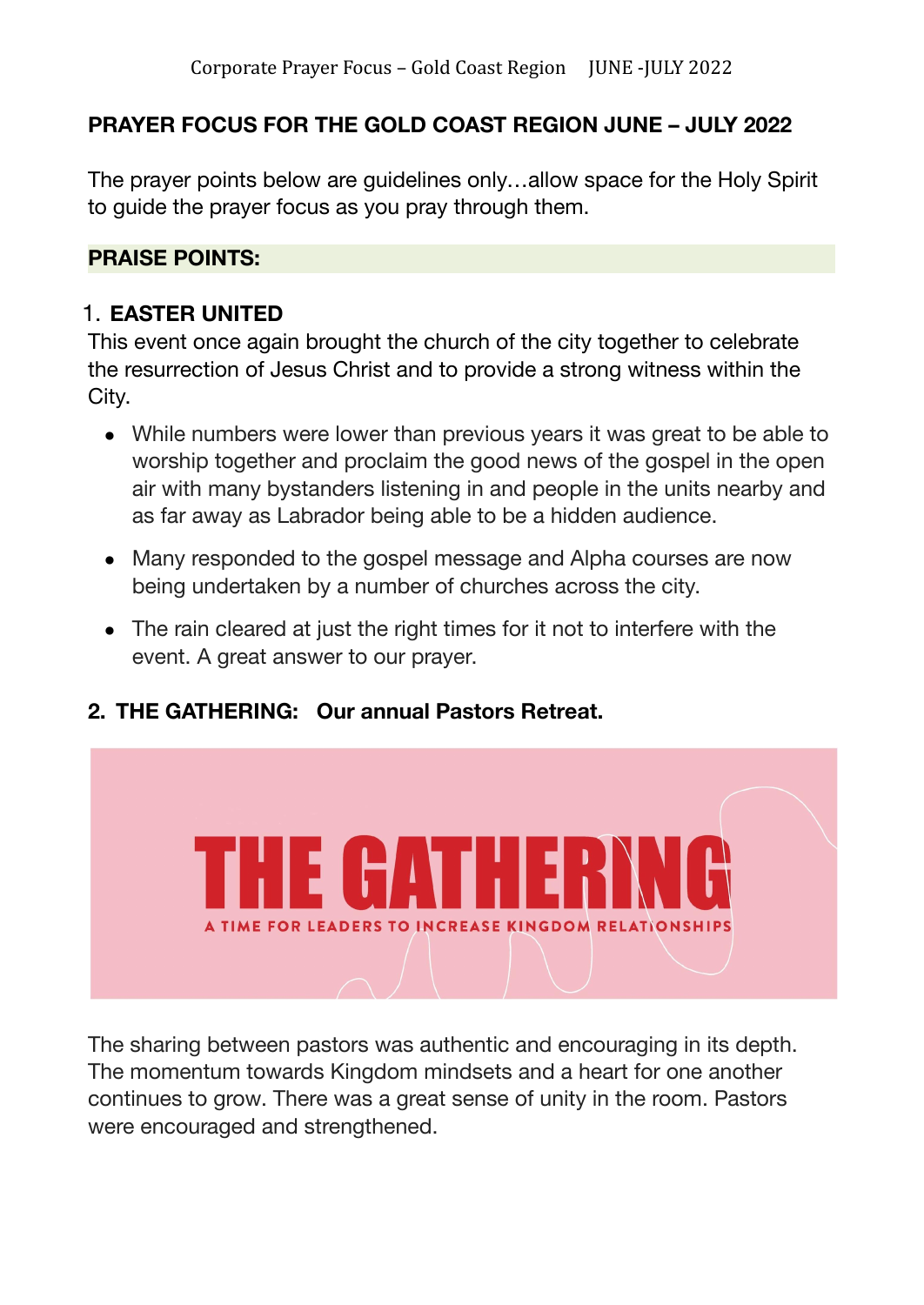# **CONTINUE TO PRAY FOR THE OTHER PASTORS AND CHURCHES IN YOUR REGION EACH WEEK**

#### **PRAYER POINTS FOR THE CITY IDENTIFIED AT THE GATHERING**

- Above all else we need to seek His Kingdom and His righteousness rather than our own kingdoms. (Haggai 1:7-11)
- There is a place for examine as we seek to walk with our Lord and pursue His plans and purposes for our churches and the city.
	- o What do we need to overcome?
	- o What are we prepared to give up?
	- o What are we prepared to risk?
- We are being challenged to come out of our caves, and make room for the Holy Spirit to move outside the church walls.
- Pray for the exposing of unrighteousness and compromise and the raising up of Godly servant leaders across our city.

## **PRAY FOR THE BODY OF CHRIST ON THE GOLD COAST**

- Pray that where passion has been lost that it would be restored. Pray for a restoration of first love.
- Pray that a culture of honour, love and humility would be built across the church. Ephesians 4:1-6
- Pray for there to be a move from apathy to attention so that the church is awake to what God is releasing in the city and that we are prepared for what is to come.
- Pray for a fostering of a culture of prayer across the city. (Acts 2:42) A number of churches are already stepping into a stronger emphasis on prayer and seeing a deeper connection with the heart of the Father.
- Pray for the Re-opening of the wells of revival that were dug by previous generations so revival will spring up. Faith increasing for revival. The church moving forward in boldness and unity into the harvest field.
- That we would indeed be the salt of the earth and light of the world. (Salt not pepper)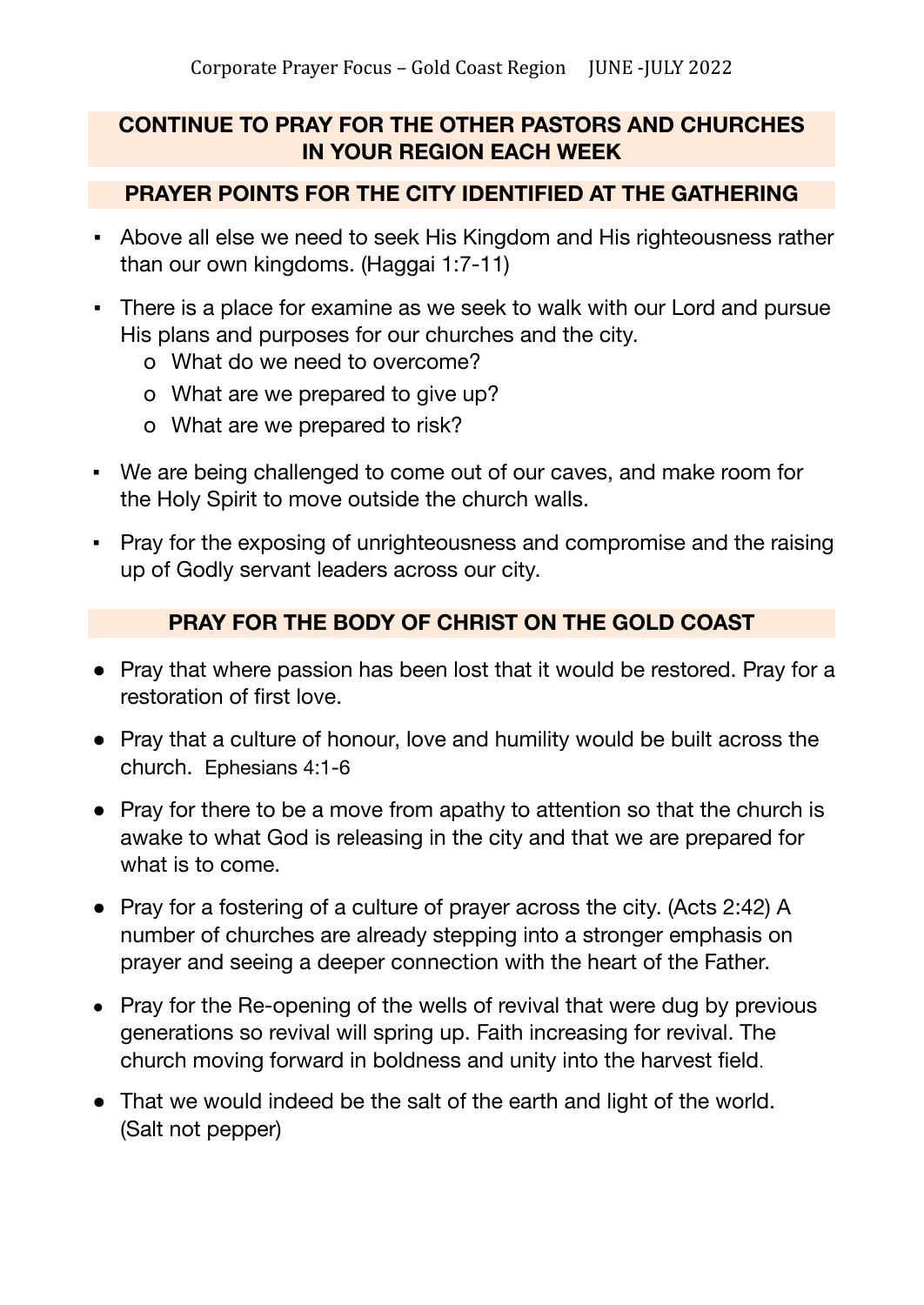• Pray that we will be filled afresh with the Holy Spirit (our power source) rather than adopting the ways of the world to pursue our ministry. His ways are not our ways.

Len Rossow (Facilitator - GC House of Prayer) Email [len@citylinkgc.com.au](mailto:len@citylinkgc.com.au) Phone: 0488 289 950

# **PRAYER FOCUS FOR THE GOLD COAST REGION JUNE – JULY 2022**

The prayer points below are guidelines only…allow space for the Holy Spirit to guide the prayer focus as you pray through them.

## **PRAISE POINTS:**

#### 3. **EASTER UNITED**

This event once again brought the church of the city together to celebrate the resurrection of Jesus Christ and to provide a strong witness within the City.

- While numbers were lower than previous years it was great to be able to worship together and proclaim the good news of the gospel in the open air with many bystanders listening in and people in the units nearby and as far away as Labrador being able to be a hidden audience.
- Many responded to the gospel message and Alpha courses are now being undertaken by a number of churches across the city.
- The rain cleared at just the right times for it not to interfere with the event. A great answer to our prayer.

## **4. THE GATHERING: Our annual Pastors Retreat.**

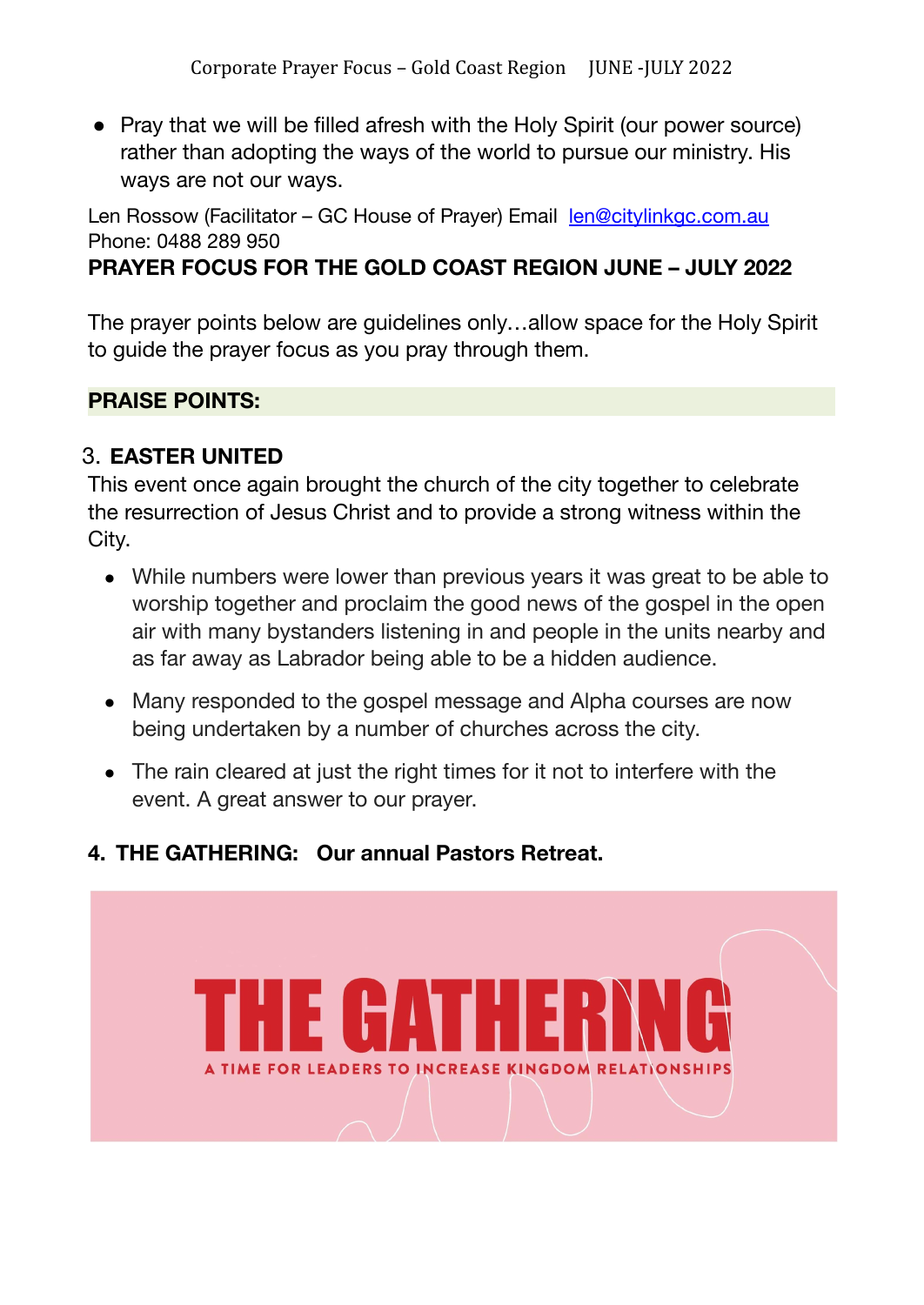The sharing between pastors was authentic and encouraging in its depth. The momentum towards Kingdom mindsets and a heart for one another continues to grow. There was a great sense of unity in the room. Pastors were encouraged and strengthened.

## **CONTINUE TO PRAY FOR THE OTHER PASTORS AND CHURCHES IN YOUR REGION EACH WEEK**

## **PRAYER POINTS FOR THE CITY IDENTIFIED AT THE GATHERING**

- Above all else we need to seek His Kingdom and His righteousness rather than our own kingdoms. (Haggai 1:7-11)
- There is a place for examine as we seek to walk with our Lord and pursue His plans and purposes for our churches and the city.
	- o What do we need to overcome?
	- o What are we prepared to give up?
	- o What are we prepared to risk?
- We are being challenged to come out of our caves, and make room for the Holy Spirit to move outside the church walls.
- Pray for the exposing of unrighteousness and compromise and the raising up of Godly servant leaders across our city.

## **PRAY FOR THE BODY OF CHRIST ON THE GOLD COAST**

- Pray that where passion has been lost that it would be restored. Pray for a restoration of first love.
- Pray that a culture of honour, love and humility would be built across the church. Ephesians 4:1-6
- Pray for there to be a move from apathy to attention so that the church is awake to what God is releasing in the city and that we are prepared for what is to come.
- Pray for a fostering of a culture of prayer across the city. (Acts 2:42) A number of churches are already stepping into a stronger emphasis on prayer and seeing a deeper connection with the heart of the Father.